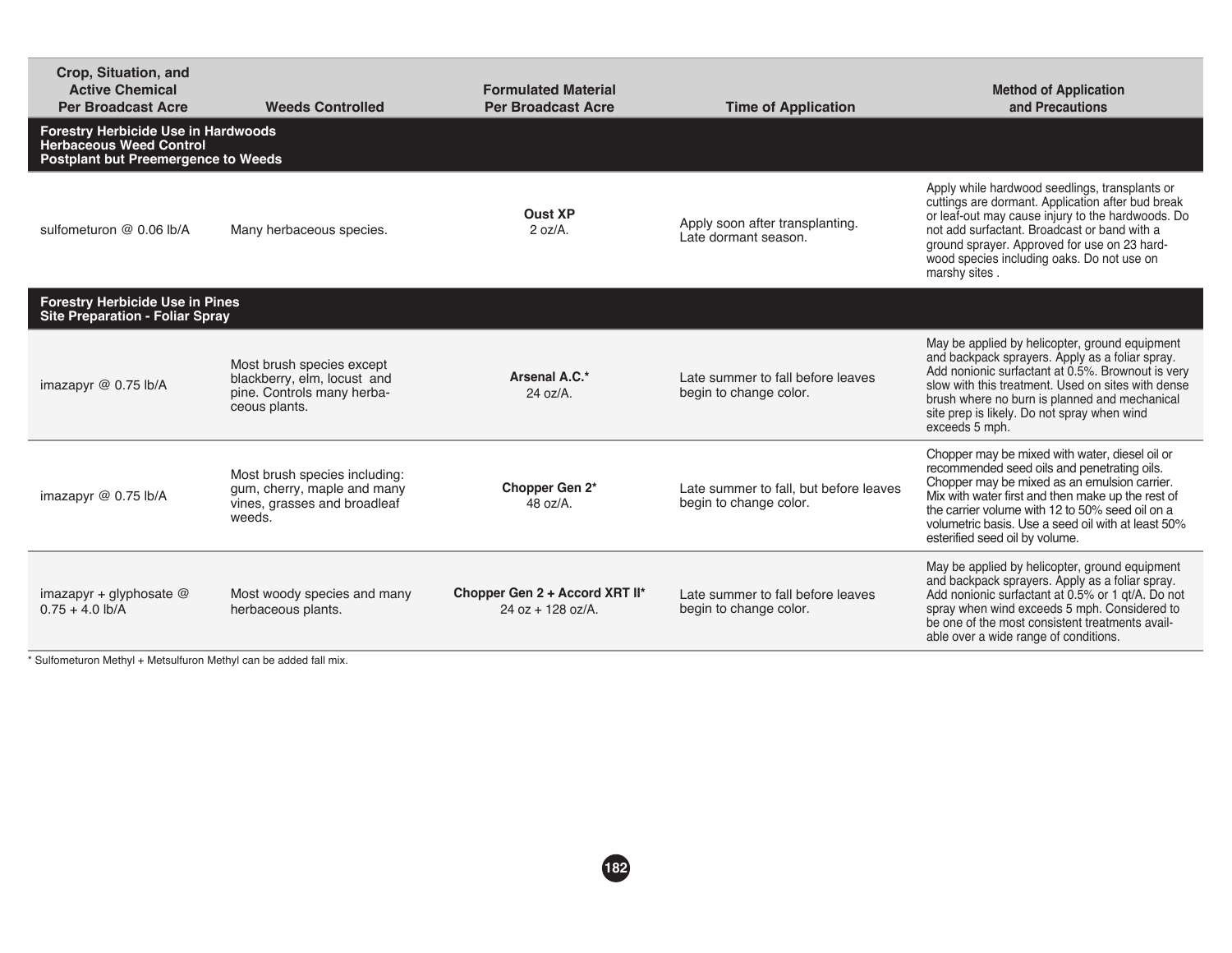| Crop, Situation, and<br><b>Active Chemical</b><br><b>Per Broadcast Acre</b>          | <b>Weeds Controlled</b>                                                                 | <b>Formulated Material</b><br><b>Per Broadcast Acre</b>                             | <b>Time of Application</b>                                                                                                                        | <b>Method of Application</b><br>and Precautions                                                                                                                                                                                                                                                |
|--------------------------------------------------------------------------------------|-----------------------------------------------------------------------------------------|-------------------------------------------------------------------------------------|---------------------------------------------------------------------------------------------------------------------------------------------------|------------------------------------------------------------------------------------------------------------------------------------------------------------------------------------------------------------------------------------------------------------------------------------------------|
| imazapyr + triclopyr $@$<br>$0.5$ to $1.0 + 0.5$ to $1.5$ lb/A                       | Most woody species and many<br>herbaceous plants.                                       | Arsenal A.C. + Garlon 4<br>16 to 32 oz/A + 16 to 48 oz/A.                           | Late summer to fall before leaves begin<br>to change color.                                                                                       | Provides rapid brownout, especially on sites<br>with a high percentage of waxy leaf species.                                                                                                                                                                                                   |
| picloram or (picloram +<br>$2,4-D$ ) + triclopyr @ 1 or<br>$(0.8 + 3) + 2$ to 3 lb/A | Most brush species and many<br>broadleaf weeds but no grass<br>control.                 | Tordon 22K or Graslan L +<br><b>Garlon XRT</b><br>2 qt/A or 4 qt/A $+$ 2 to 3 qt/A. | Apply after full leaf development in the<br>spring.                                                                                               | Do not burn or cut treated plants for 6 to 8<br>weeks after application. Apply by ground or air.<br>Add 0.5% nonionic surfactant. Use on bottom-<br>land hardwood sites where there is little grass<br>competition.                                                                            |
| picloram + imazapyr @<br>$1 + 0.5$ lb/A                                              | Most brush species including<br>residual pines and many<br>grasses and broadleaf weeds. | Tordon 22K+<br><b>Arsenal AC</b><br>64 oz/A + 24 oz/A.                              | June to July.                                                                                                                                     | Ground or aerial application. Used on<br>sites where there is a high percentage of<br>undesirable pines.                                                                                                                                                                                       |
| <b>Forestry Herbicide Use in Pines</b><br><b>Site Preparation</b>                    |                                                                                         |                                                                                     |                                                                                                                                                   |                                                                                                                                                                                                                                                                                                |
| hexazinone @ 3 to 4 lb/A                                                             | Most woody plants.                                                                      | <b>Velpar ULW</b><br>4.0 to 5.33 lb/A.                                              | In the spring after danger of frost has<br>passed. Apply from bud swell to early<br>leaf-out.                                                     | Velpar ULW is generally applied by helicopter.<br>Rates depend on soil type and species pres-<br>ent. Uniform, accurate application is essential.                                                                                                                                              |
| <b>Forestry Herbicide Use in Pines</b><br><b>Pine Release - Foliar Spray</b>         |                                                                                         |                                                                                     |                                                                                                                                                   |                                                                                                                                                                                                                                                                                                |
| imazapyr $@$ 0.38 to 0.5 lb/A                                                        | Most brush species except<br>blackberry, elm, cherry, locust<br>and pine.               | <b>Arsenal AC</b><br>12 to 20 fl oz/A.                                              | Late summer to fall, but before leaves<br>begin to change color. Change in leaf<br>color of blackgum is a reliable indicator<br>of when to spray. | May be applied by helicopter, ground<br>equipment, backpack sprayers and injection<br>equipment. Apply as a foliar spray. Add non-<br>ionic surfactant at 0.25%. Brownout is very<br>slow with this treatment. Do not spray when<br>wind exceeds 5 mph.                                        |
| imazapyr + metsulfuron $@$<br>0.38 to $0.5 + 0.06$ lb/A                              | Most brush species including<br>blackberry.                                             | <b>Arsenal AC + Escort</b><br>12 to 16 fl oz/ $A + 1.0$ oz/ $A$ .                   | Same as above. Escort is safe to use<br>on non-hardened off pines.                                                                                | Commonly used on sites with blackberry<br>infestation. May be applied by helicopter,<br>ground equipment and backpack sprayers.<br>Do not spray when wind exceeds 5 mph.<br>Apply as a foliar spray. Add nonionic surfac-<br>tant at 0.25% or 1 gt/A. Brownout is slow<br>with this treatment. |
| imazapyr                                                                             | Most brush species.                                                                     | <b>Arsenal AC</b><br>1 to 3 fl oz/A per gallon of water.                            | Same as above.                                                                                                                                    | Apply as a directed foliar spray in a low vol-<br>ume backpack application. Add 0.25% non-<br>jonic surfactant. See label for instructions for<br>making more concentrated mixtures for hard<br>to kill species.                                                                               |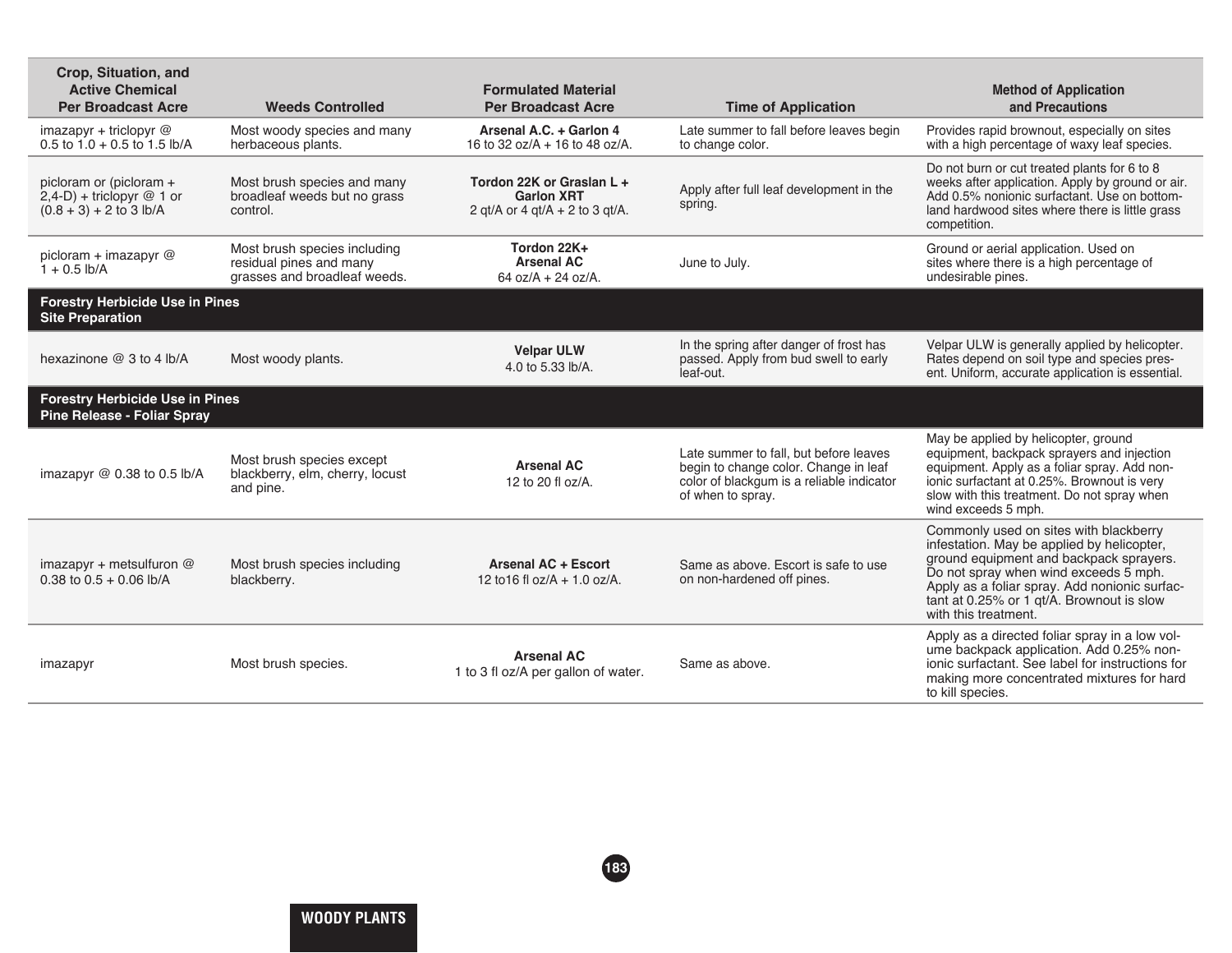| Crop, Situation, and<br><b>Active Chemical</b><br><b>Per Broadcast Acre</b>    | <b>Weeds Controlled</b>                                                                                      | <b>Formulated Material</b><br><b>Per Broadcast Acre</b> | <b>Time of Application</b>                                                                           | <b>Method of Application</b><br>and Precautions                                                                                                                                                                                                                                                                 |  |
|--------------------------------------------------------------------------------|--------------------------------------------------------------------------------------------------------------|---------------------------------------------------------|------------------------------------------------------------------------------------------------------|-----------------------------------------------------------------------------------------------------------------------------------------------------------------------------------------------------------------------------------------------------------------------------------------------------------------|--|
| <b>Forestry Herbicide Use in Pines</b><br><b>Pine Release - Soil Treatment</b> |                                                                                                              |                                                         |                                                                                                      |                                                                                                                                                                                                                                                                                                                 |  |
| hexazinone $@1.5$ to<br>$2.25$ lb/A                                            | Many brush species.                                                                                          | <b>Velpar DF</b><br>1.33 to 2 lb/A.                     | Mid-March to early May.                                                                              | Do not use on a ripped site. For use in natural<br>stands employing all-age management.<br>Excessive injury may occur when applications<br>are made to loblolly pines less than 4 years of<br>age when planted in coarse-textured soils and<br>less than 3 years of age when planted in<br>fine-textured soils. |  |
| <b>Forestry Herbicide Use in Pines</b><br><b>Herbaceous Weed Control</b>       |                                                                                                              |                                                         |                                                                                                      |                                                                                                                                                                                                                                                                                                                 |  |
| sulfometuron + hexazinone<br>$@0.06 + 1.0 \text{ lb/A}$                        | Many herbaceous species.                                                                                     | Oust + Velpar DF<br>$2 oz/A + 1.33 lb/A.$               | February to April.                                                                                   | Soil and foliar activity. Broadcast, ground or<br>aerial.                                                                                                                                                                                                                                                       |  |
| hexazinone + sulfometuron<br>@ 0.4 to $0.63 + 0.07$ to<br>$0.11$ lb/A          | Annual grasses and broadleaf<br>weeds.                                                                       | <b>Oustar</b><br>10 to 16 oz/A.                         | Preemergence to weeds.                                                                               | Loblolly pines only. Use lower rate on<br>coarse-textured soils. Rainfall is needed<br>for activation.                                                                                                                                                                                                          |  |
| sulfometuron + atrazine $@$<br>$0.047$ to $0.094 + 2$ lb/A                     | Sicklepod, morningglory, cockle-<br>bur and other species likely to be<br>found on former agricultural land. | Oust + AAtrex 4L<br>$2 oz/A + 2 qt/A$ .                 | Early spring after the soil has settled<br>around the base of the transplants<br>(February - April). | Soil and foliar activity. Broadcast aerial or<br>ground application.                                                                                                                                                                                                                                            |  |
| imazapyr + sulfometuron $@$<br>0.13 to $0.19 + 0.06$ lb/A                      | Many herbaceous species<br>including bermudagrass<br>suppression.                                            | Arsenal A.C. + Oust XP<br>$4 oz/A + 2 oz/A.$            | Early spring to newly emerged weeds.                                                                 | Soil and foliar activity. Broadcast aerial or<br>ground application.                                                                                                                                                                                                                                            |  |
| imazapyr + metsulfuron $@$<br>$0.13 + 0.038$ to 0.076 lb/A                     | Bahiagrass control and many<br>other herbaceous species.                                                     | Arsenal A.C. + Escort<br>4 fl $oz/A + 1$ to 2 oz/A.     | Late spring (May) when bahiagrass is<br>actively growing.                                            | Add 0.25% nonionic surfactant. Arsenal may<br>cause some temporary growth inhibition of<br>young pines.                                                                                                                                                                                                         |  |
| sulfometuron @ 0.14 lb/A                                                       | Fescue and other herbaceous<br>species.                                                                      | <b>Oust XP</b><br>3 oz/A.                               | Early spring after the soil has settled<br>around the base of the transplants<br>(March - April).    | Foliar and soil activity. For fescue pastures<br>planted in pines. Band or broadcast<br>application.                                                                                                                                                                                                            |  |